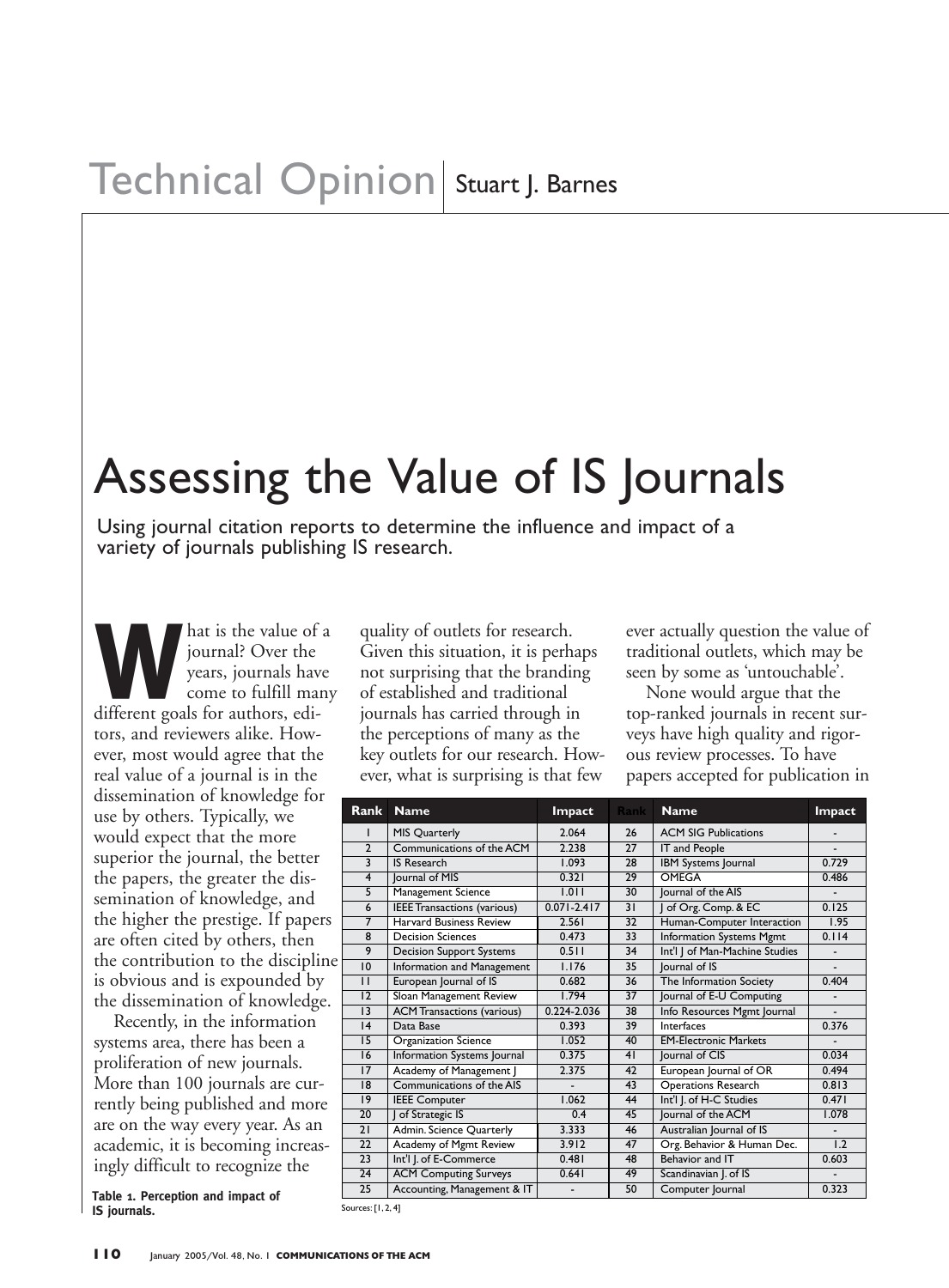#### **Table 2. Ranking of journals by impact information systems.**

those journals, to present them to a worldwide audience via traditionally prestigious outlets, is an achievement and a career goal. Notwithstanding, once those papers have been published, what then? Will people recognize the value of research and begin to use it? Will they pull the information and cite it?

With this in mind, we set about establishing whether perceptions of IS journals matched with the reality of dissemination. The information most readily available on dissemination is that of citation, and, for example, this has recently been applied to computer science journals [3]. In this case, we used the journal citation reports published by ISI, both from the sciences (the Science Citation Index 2002) [2] and social sciences (the Social Sciences Citation Index 2000) [1]. Against these, we examined the results of one of the most recent and most cited surveys of global perceptions of IS journals, published in *Communications* in September 2001 [4]. Within the IS discipline there are various communities, such as those that cut across geographic and thematic boundaries [4]. However, such an analysis is beyond the scope of this column—as is typical in these discussions, we focus on the global IS community as the unit of analysis. Table 1 shows the global ranking of the top 50 journals in

| Rank                    | Journ <u>al</u>                 | Impact |
|-------------------------|---------------------------------|--------|
|                         | Communications of the ACM       | 2.238  |
| $\overline{2}$          | <b>MIS Quarterly</b>            | 2.064  |
| $\overline{\mathbf{3}}$ | Human-Computer Interaction      | 1.95   |
| $\overline{4}$          | Information and Management      | 1.176  |
| $\overline{5}$          | <b>IS Research</b>              | 1.093  |
| $\overline{6}$          | Journal of the ACM              | 1.078  |
| $\overline{7}$          | <b>IEEE Computer</b>            | 1.062  |
| 8                       | <b>IBM Systems Journal</b>      | 0.729  |
| 9                       | European Journal of IS          | 0.682  |
| 10                      | <b>ACM Computing Surveys</b>    | 0.641  |
| $\mathbf{H}$            | Behavior and IT                 | 0.603  |
| $\overline{12}$         | <b>Decision Support Systems</b> | 0.511  |
| 3                       | Int'l J. of E-Commerce          | 0.481  |
| 4                       | Int'l J. of H-C Studies         | 0.471  |
| 15                      | The Information Society         | 0.404  |
| 16                      | of Strategic IS                 | 0.4    |
| $\overline{17}$         | Data Base                       | 0.393  |
| 18                      | Information Systems Journal     | 0.375  |
| 9                       | Computer Journal                | 0.323  |
| 20                      | Journal of MIS                  | 0.321  |
| 21                      | of Org. Comp. & EC              | 0.125  |
| 22                      | <b>Information Systems Mgmt</b> | 0.114  |
| $\overline{23}$         | Journal of CIS                  | 0.034  |

the survey along with the impact factor of the journal. Non-specialist journals—journals that are more oriented to business, management, or operations research—

|                 | Rank Journal                    | Impact |
|-----------------|---------------------------------|--------|
|                 | Academy of Mgmt Review          | 3.912  |
| $\overline{2}$  | <b>Admin. Science Quarterly</b> | 3.333  |
| 3               | <b>Harvard Business Review</b>  | 2.561  |
| 4               | Academy of Management           | 2.375  |
| 5               | Sloan Management Review         | 1.794  |
| 6               | Org. Behavior & Human Dec.      | 1.2    |
| 7               | <b>Organization Science</b>     | 1.052  |
| 8               | Management Science              | 1.011  |
| 9               | Operations Research             | 0.813  |
| 10              | European Journal of OR          | 0.494  |
| п               | OMEGA                           | 0.486  |
| 12              | <b>Decision Sciences</b>        | 0.473  |
| $\overline{13}$ | Interfaces                      | 0.376  |

#### **Table 3. Ranking of journals by impact business, management, and OR.**

are highlighted in the table.

Sorting the journals by impact factor reveals some interesting results and these are shown in

Tables 2 and 3. We have distinguished between IS outlets and general business, management, or operations research. It is worth noting that 12 of the journals did not have impact factors according to the data we had available (see Table 1) and these have been omitted from Table 2. However, none of these were in the top rankings, the first starting at rank 18. In addition, IEEE and ACM *Transactions* had highly varying levels of impact and thus were also omitted.

The data suggests there is consistency in several of the top-rated journals, but wide variety in others. At the top of the rankings is *Communications*, which clearly has the highest impact of all journals assessed. Close behind is *MIS Quarterly*, again with an impact factor above two. This is followed by a more technical journal, *Human-Computer Interaction*, and *Information and Management*, both of which have been promoted by the ranking. *IS Research* falls to fifth in the ranking. Overall, the biggest gainers are the *Journal of the ACM*, *Behaviour and IT*, and *Human-Computer Interaction*. The biggest demotions are for *Journal of MIS, Data Base,* and the *Information Systems Journal*.

In the business-oriented journals, there is also some change in the ranking. It is worth noting that four of the journals had impacts above those of the IS journals, but that these are more general outlets and thus not easily comparable. The Academy of